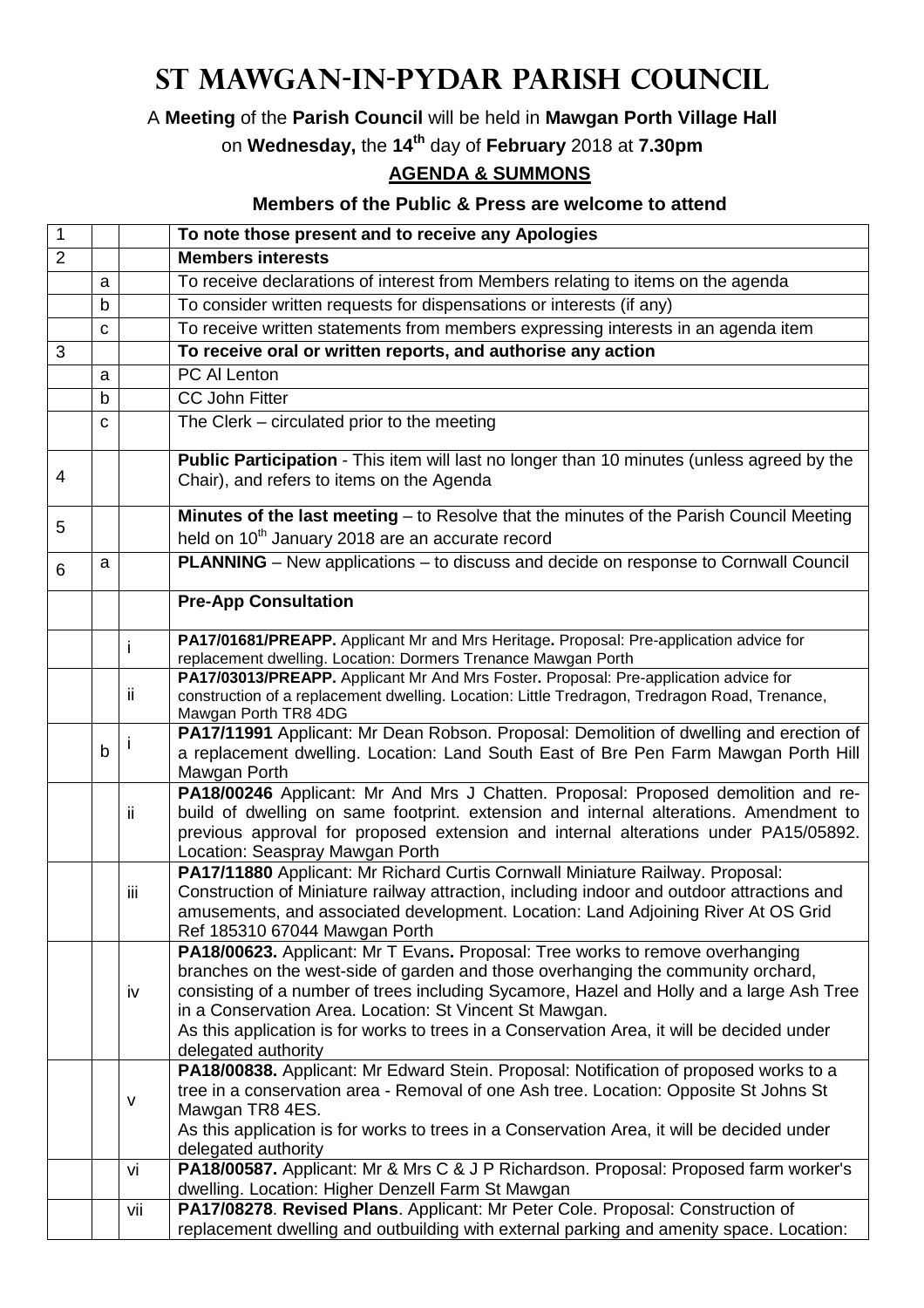|                |             | I.      | <b>Hall Bookings</b>                                                                                                                                                                  |
|----------------|-------------|---------|---------------------------------------------------------------------------------------------------------------------------------------------------------------------------------------|
|                |             |         | meeting and any associated actions and expenditure:                                                                                                                                   |
| 9              |             |         | To note and discuss (if appropriate) the correspondence received since the last                                                                                                       |
|                |             | I.      | Affordable Housing                                                                                                                                                                    |
| 8              |             |         | <b>REPORTS FROM MEETINGS:</b>                                                                                                                                                         |
|                |             |         |                                                                                                                                                                                       |
|                | e           |         | Digital Media for Parish Council                                                                                                                                                      |
|                | d           |         | Neighbourhood Plan                                                                                                                                                                    |
|                | C           |         | Beach and Environment - disabled entrance at Mawgan Porth Beach                                                                                                                       |
|                |             | iii     | Mawgan Porth/Trenance public footpath signage                                                                                                                                         |
|                |             | ii.     | <b>Bolingey Lane</b>                                                                                                                                                                  |
|                |             | j.      | Footpath: Lower Lanherne Farm - 409/28/2 joining 409/28/1, 409/29/2 with 409/29/1 to<br>Middle Lanherne Farm                                                                          |
|                | $\mathbf b$ |         | Transport and Rights of Way                                                                                                                                                           |
|                |             | iii.    | Noticeboards                                                                                                                                                                          |
|                |             | ij.     | <b>Playground Fence</b>                                                                                                                                                               |
|                |             | İ       | Burial Ground - to approve memorial for Reuben Geoffrey Chapman (details circulated<br>prior to the meeting)                                                                          |
|                | a           |         | Amenities:                                                                                                                                                                            |
| $\overline{7}$ |             |         | <b>WORKING GROUPS</b> - to receive reports (if any), and agree any necessary action and<br>expenditure:                                                                               |
|                |             |         |                                                                                                                                                                                       |
|                |             | i<br>ii | Land West of Odd Spot, Mawgan Porth<br>Alleged works to a Listed Building - Hawkey's Shop, St Mawgan                                                                                  |
|                | e           |         | To discuss planning enforcement issues $-$ to refer any new issues and updates $-$ if any                                                                                             |
|                |             |         | car park. Location: Land East of Sun Haven Valley Caravan Park Mawgan Porth.                                                                                                          |
|                |             | iv      | PA17/09687. Applicant Mr Steve Tavener Sun Haven Valley Ltd. Proposal: Use of land for<br>the stationing of 15 static holiday caravans and 15 holiday lodges, provision of access and |
|                |             |         | The following application will be reported to the Planning Committee for it to decide:                                                                                                |
|                |             | iii     | PA17/10978 APPROVED Applicant: Mr G Lay. Proposal: Extension of stables for the<br>livery enterprise. Location: Gluvian Farm Mawgan Porth TR8 4BG                                     |
|                |             |         | permission for the construction of ten holiday chalets) to be replaced by leasehold/estate<br>management clauses. Location: Merlin Golf Club Mawgan Porth TR8 4DN                     |
|                |             | ii.     | PA17/09148 REFUSED Applicant: Mr J Barlow. Proposal: Removal of condition 6 (holiday<br>accommodation occupancy restriction) in respect of decision PA14/00419 (outline               |
|                |             |         | 4-bedroom houses. Location: Gem House Trenance Mawgan Porth                                                                                                                           |
|                |             | i       | PA17/03215/PREAPP Closed - advice given Applicant: Mr R Metcalfe and Ms J Salmon.<br>Cornwall Proposal: Pre-application advice for demolition of existing building to provide 3no     |
|                | d           |         | To note Advices and Decisions by Cornwall Council:                                                                                                                                    |
|                | C           |         | To consider planning applications received before meeting                                                                                                                             |
|                |             |         | partial demolition of stables. Location Barn East of Gluvian Flamank Farm Mawgan Porth<br>TR8 4AW                                                                                     |
|                |             | ix      | PA17/10980. Applicant Mr Lay. To reconsider proposal: Erection of a dwelling and                                                                                                      |
|                |             | viii    | PA17/06953. Applicant: Mr C Broom. Proposal: The construction of a single dwelling for<br>the primary agricultural farm worker. Location: Land at Trevarrian Barton Trevarrian        |
|                |             |         | Mansel Cottage Trenance Mawgan Porth TR8 4DA                                                                                                                                          |